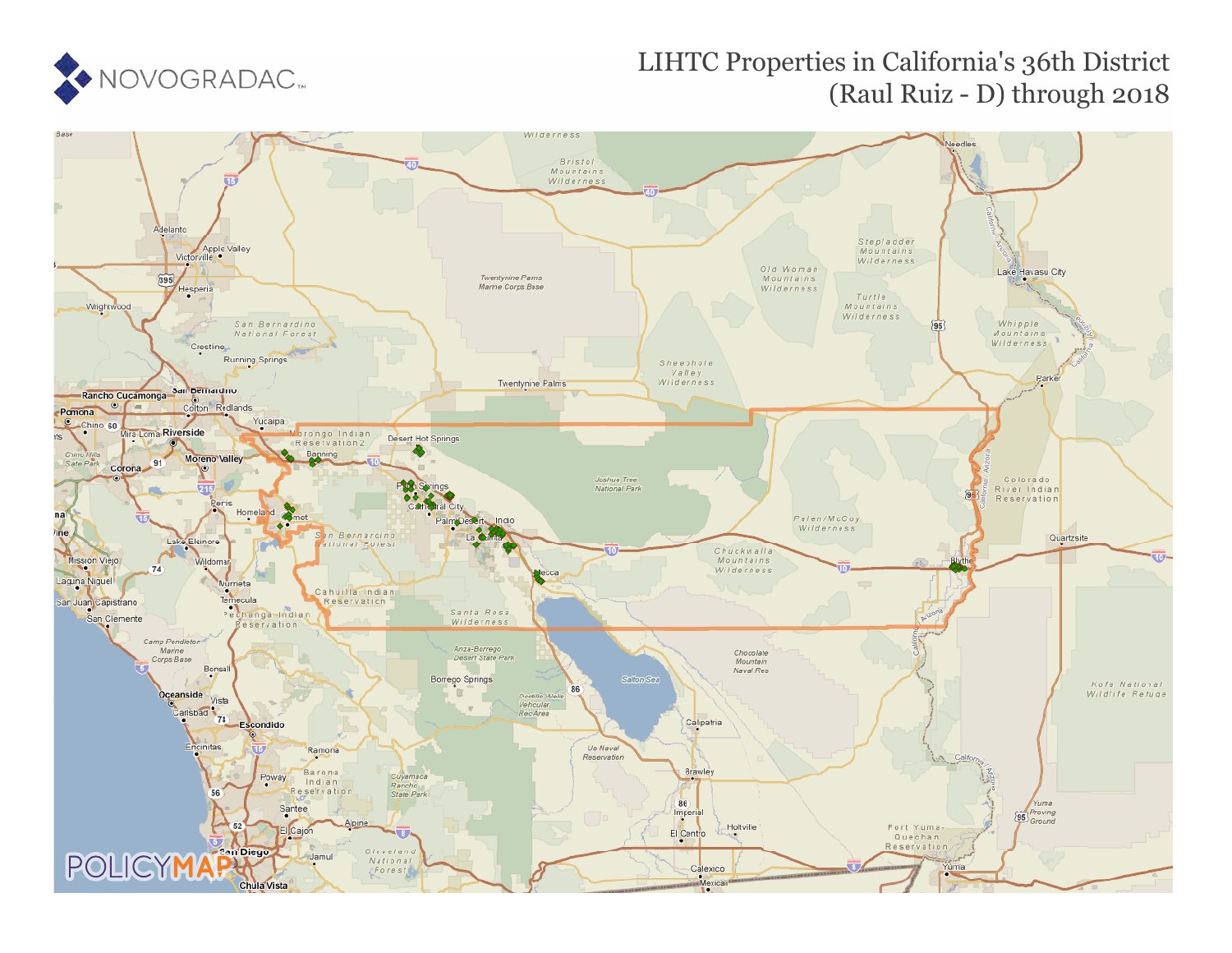| <b>Project Name</b>                                           | <b>Address</b>                              | <b>City</b>                         | <b>State</b> | <b>Zip Code</b> | Nonprofit<br><b>Sponsor</b> | <b>Allocation</b><br>Year | Annual<br><b>Allocated</b><br>Amount | in Service | <b>Year Placed Construction</b><br><b>Type</b> | <b>Total</b><br><b>Units</b> | Low<br><b>Income</b><br><b>Units</b> | <b>Rent or</b><br>Income<br><b>Ceiling</b> | <b>Credit</b><br><b>Percentag Exempt</b><br>$\bullet$ | Tax-<br><b>Bond</b> | <b>HUD Multi-</b><br><b>Family</b><br>Financing/Rent<br>al Assistance |
|---------------------------------------------------------------|---------------------------------------------|-------------------------------------|--------------|-----------------|-----------------------------|---------------------------|--------------------------------------|------------|------------------------------------------------|------------------------------|--------------------------------------|--------------------------------------------|-------------------------------------------------------|---------------------|-----------------------------------------------------------------------|
| <b>WALDORF MANOR</b><br><b>APTS</b>                           | 11190<br><b>MESQUITE</b><br>AVE             | <b>DESERT HOT</b><br><b>SPRINGS</b> | ${\rm CA}$   | 92240           | No                          | 1996                      | \$194,594                            | 1998       | Acquisition and<br>Rehab                       | ${\bf 51}$                   | 50                                   | 60% AMGI                                   | 70%<br>present<br>value                               | No                  |                                                                       |
| <b>LAS PALMAS II</b>                                          | $51075\ \mathrm{FREDERICK\ ST}$             | COACHELLA                           | CA           | 92236           | No                          | 1998                      | \$1,043,365                          | 1999       | <b>New Construction</b>                        | 81                           | 80                                   | 60% AMGI                                   | 70%<br>present<br>value                               | No                  |                                                                       |
| <b>CASA ENCINAS AT</b><br><b>RIVER HEIGHTS</b><br><b>APTS</b> | 2404 E<br><b>DONLON ST</b>                  | <b>BLYTHE</b>                       | CA           | 92225           | $\rm No$                    | 1997                      | \$586,590                            | 1999       | <b>New Construction</b>                        | 81                           | 80                                   | 60% AMGI                                   | 70%<br>present<br>value                               | No                  |                                                                       |
| <b>HOVLEY GARDENS</b>                                         | 74501 42ND<br>$\operatorname{\mathbf{AVE}}$ | PALM DESERT                         | CA           | 92260           | $\rm No$                    | 2001                      | \$1,780,858                          | 2003       | New Construction                               | 163                          | 162                                  | 60% AMGI                                   | 70%<br>present<br>value                               | No                  |                                                                       |
| <b>LAS FLORES FAMILY</b><br><b>APTS</b>                       | 84721 AVE 51                                | <b>COACHELLA</b>                    | CA           | 92236           | $\rm No$                    | 2001                      | \$1,002,590                          | 2003       | <b>New Construction</b>                        | 81                           | 80                                   | 60% AMGI                                   | 70%<br>present<br>value                               | No                  |                                                                       |
| NORTHWOODS-<br><b>CATHEDRAL CITY</b>                          | 6862033RD<br>AVE                            | CATHEDRAL CITY CA                   |              |                 | $\mathbf{N}\mathbf{o}$      | 2002                      | \$0                                  | 2003       | <b>New Construction</b>                        | 90                           | 46                                   |                                            | 30%<br>present<br>value                               | Yes                 |                                                                       |
| ORCHARD PARK APTS                                             | 401 COUGAR<br><b>WAY</b>                    | <b>BEAUMONT</b>                     | CA           | 92223           | $\mathbf{N}\mathbf{o}$      | 2003                      | \$312,033                            | 2003       | Acquisition and<br>Rehab                       | 144                          | 143                                  | 60% AMGI                                   | 30%<br>present<br>value                               | Yes                 |                                                                       |
| <b>SEASON AT</b><br><b>MIRAFLORES</b>                         | 47747<br><b>GERTRUDE</b><br><b>WAY</b>      | <b>LA QUINTA</b>                    | CA           | 92253           | No                          | 2001                      | \$510,658                            | 2003       | <b>New Construction</b>                        | 118                          | 116                                  | 60% AMGI                                   | 30%<br>present<br>value                               | Yes                 |                                                                       |
| SHANGI LA PALMS 61                                            | 31308 LAS<br><b>FLORES WAY</b>              | THOUSAND<br><b>PALMS</b>            | CA           | 92276           | No                          | 1989                      | \$7,692                              | 1991       | Acquisition and<br>Rehab                       | $\mathbf{1}$                 | $\mathbf{1}$                         | 60% AMGI                                   | 70%<br>present<br>value                               | No                  |                                                                       |
| THOUSAND PALMS<br><b>III: LOT 242</b>                         | 30313 CALLE<br><b>JESSICA</b>               | THOUSAND<br><b>PALMS</b>            | ${\rm CA}$   | 92276           | $\rm No$                    | 1989                      | \$7,692                              | 1991       | Acquisition and<br>Rehab                       | 1                            | $\mathbf{1}$                         | 60% AMGI                                   | 70%<br>present<br>value                               | No                  |                                                                       |
| <b>THOUSAND PALMS</b><br>PHASE II                             | 30645 SIERRA THOUSAND<br>DEL SOL            | <b>PALMS</b>                        | CA           | 92276           | No                          | 1989                      | \$6,385                              | 1991       | Acquisition and<br>Rehab                       | $\mathbf{1}$                 | $\mathbf{1}$                         | 60% AMGI                                   | 70%<br>present<br>value                               | No                  |                                                                       |
| THOUSAND PALMS<br>PHASE III (LOT 33)                          | 31425 ARBOL<br><b>REAL</b>                  | <b>THOUSAND</b><br><b>PALMS</b>     | CA           | 92276           | No                          | 1989                      | \$7,692                              | 1991       | Acquisition and<br>Rehab                       | 1                            | 1                                    | 60% AMGI                                   | 70%<br>present<br>value                               | No                  |                                                                       |
| LAS CASAS APTS III                                            | <b>51550 TYLER</b><br><b>ST</b>             | <b>COACHELLA</b>                    | CA           | 92236           | No                          | 1990                      | \$457,475                            | 1992       | <b>New Construction</b>                        | 52                           | 52                                   | 60% AMGI                                   | 70%<br>present<br>value                               | No                  |                                                                       |

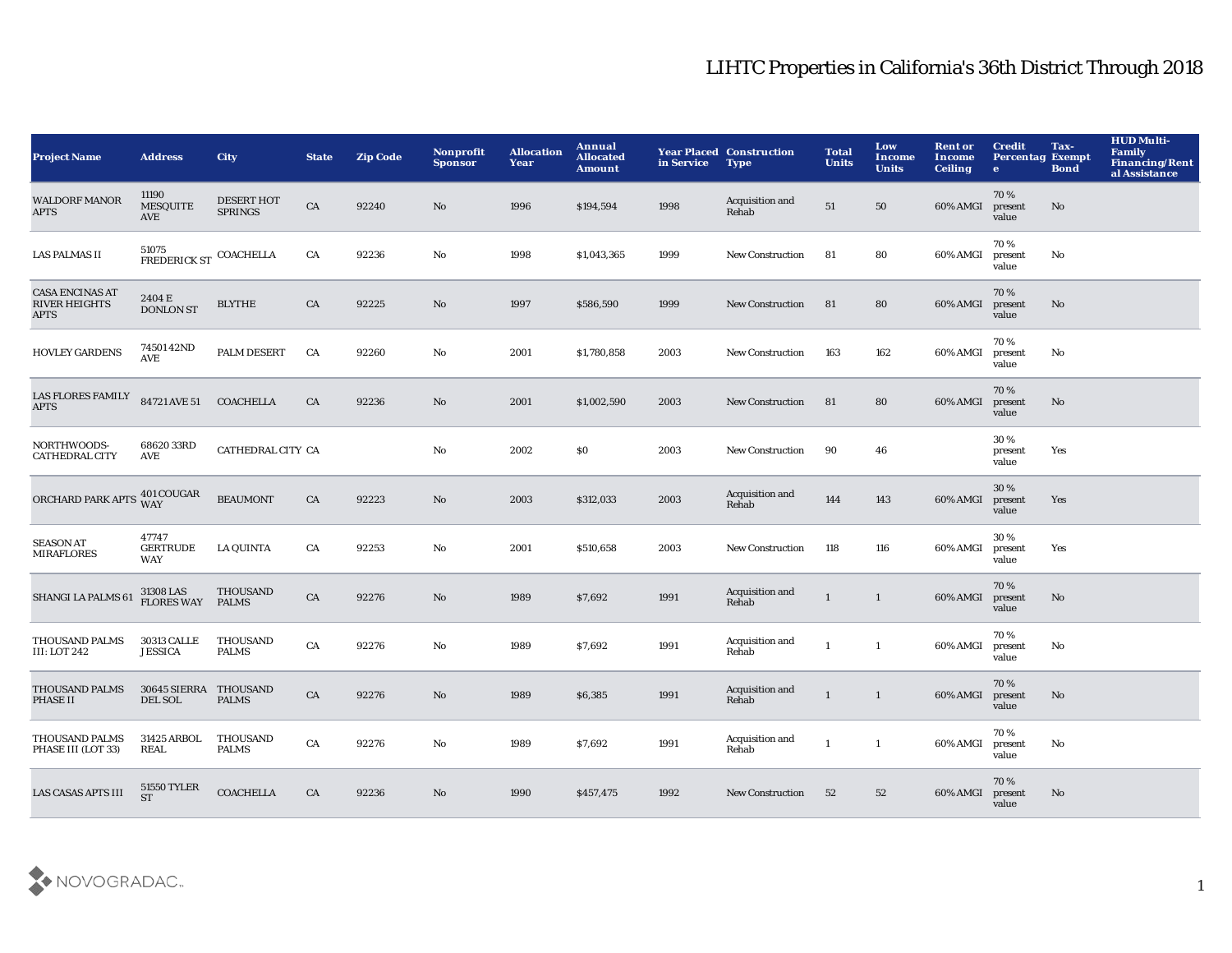| <b>Project Name</b>                                             | <b>Address</b>                                    | <b>City</b>                            | <b>State</b> | <b>Zip Code</b> | Nonprofit<br><b>Sponsor</b> | <b>Allocation</b><br>Year | Annual<br><b>Allocated</b><br><b>Amount</b> | in Service | <b>Year Placed Construction</b><br><b>Type</b> | <b>Total</b><br><b>Units</b> | Low<br><b>Income</b><br><b>Units</b> | <b>Rent or</b><br>Income<br><b>Ceiling</b> | <b>Credit</b><br><b>Percentag Exempt</b><br>$\bullet$ | Tax-<br><b>Bond</b> | HUD Multi-<br><b>Family</b><br><b>Financing/Rent</b><br>al Assistance |
|-----------------------------------------------------------------|---------------------------------------------------|----------------------------------------|--------------|-----------------|-----------------------------|---------------------------|---------------------------------------------|------------|------------------------------------------------|------------------------------|--------------------------------------|--------------------------------------------|-------------------------------------------------------|---------------------|-----------------------------------------------------------------------|
| <b>BAYFIELD APTS</b>                                            | 450W<br><b>BARNARD ST</b>                         | <b>BLYTHE</b>                          | CA           | 92225           | No                          | 1992                      | <b>SO</b>                                   | 1992       | <b>New Construction</b>                        | 60                           | 12                                   |                                            | 30%<br>present<br>value                               | Yes                 |                                                                       |
| <b>COYOTE RUN APTS</b>                                          | 3601 N<br>SUNRISE WAY                             | <b>PALM SPRINGS</b>                    | CA           | 92262           | $\mathbf{N}\mathbf{o}$      | 1991                      | \$1,262,676                                 | 1993       | <b>New Construction</b>                        | 140                          | 140                                  | 60% AMGI                                   | 70%<br>present<br>value                               | No                  |                                                                       |
| <b>BELLA VISTA APTS II</b>                                      | 66950<br><b>IRONWOOD</b><br>DR                    | <b>DESERT HOT</b><br><b>SPRINGS</b>    | CA           | 92240           | $\rm No$                    | 1991                      | \$646,516                                   | 1993       | <b>New Construction</b>                        | 96                           | 96                                   | 60% AMGI                                   | 70%<br>present<br>value                               | No                  |                                                                       |
| <b>BALDWIN APTS</b>                                             | 9555 E<br><b>BARNARD ST</b>                       | <b>BLYTHE</b>                          | CA           | 92225           | No                          | 1993                      | \$99,131                                    | 1994       | <b>New Construction</b>                        | 40                           | 40                                   | 60% AMGI                                   | 70%<br>present<br>value                               | No                  |                                                                       |
| <b>BERMUDA PARK</b><br><b>APTS</b>                              | 40600<br>WASHINGTON<br><b>ST</b>                  | <b>BERMUDA</b><br><b>DUNES</b>         | ${\rm CA}$   | 92203           | Yes                         | 1998                      | \$655,598                                   | 2000       | New Construction                               | 90                           | 89                                   | 60% AMGI                                   | 70%<br>present<br>value                               | No                  |                                                                       |
| <b>LAS PALMERAS</b>                                             | <b>51374 TYLER</b><br><b>ST</b>                   | <b>COACHELLA</b>                       | CA           | 92236           | $\rm No$                    | 1999                      | \$538,634                                   | 2000       | <b>New Construction</b>                        | 77                           | 76                                   | 60% AMGI                                   | 70%<br>present<br>value                               | No                  |                                                                       |
| ORCHARD VILLAS I                                                | 84500 AVE 52                                      | COACHELLA                              | CA           | 92236           | No                          | 1998                      | \$890,206                                   | 2000       | New Construction                               | 82                           | 80                                   | 50% AMGI                                   | 70%<br>present<br>value                               | No                  |                                                                       |
| PACIFIC PALMS APTS                                              |                                                   | 423 S CALLE EL PALM SPRINGS<br>SEGUNDO | CA           | 92262           | $\mathbf{N}\mathbf{o}$      | 2000                      | \$246,311                                   | 2000       | Acquisition and<br>Rehab                       | 139                          | 137                                  | 60% AMGI                                   | 30%<br>present<br>value                               | Yes                 |                                                                       |
| PARK DAVID SENIOR 27700 LANDAU CATHEDRAL CITY CA<br><b>APTS</b> | <b>BLVD</b>                                       |                                        |              | 92234           | No                          | 1999                      | \$490,523                                   | 2000       | New Construction                               | 241                          | 240                                  | 60% AMGI                                   | 30%<br>present<br>value                               | Yes                 |                                                                       |
| <b>SHADOW PALMS</b><br><b>APTS</b>                              | $81901\,\mathrm{SHADOW}$ INDIO<br><b>PALM AVE</b> |                                        | CA           | 92201           | $\mathbf{N}\mathbf{o}$      | 2000                      | \$245,019                                   | 2000       | Acquisition and<br>Rehab                       | 144                          | 143                                  | 60% AMGI                                   | 30%<br>present<br>value                               | Yes                 |                                                                       |
| <b>CREEKSIDE APTS</b><br>(CATHEDRAL CITY)                       | 68200 33RD<br>AVE                                 | CATHEDRAL CITY CA                      |              | 92234           | No                          | 2003                      | \$714,054                                   | 2004       | New Construction                               | 185                          | 184                                  | 60% AMGI                                   | 30%<br>present<br>value                               | Yes                 |                                                                       |
| <b>TLAQUEPAQUE</b>                                              | 51354 TYLER<br><b>ST</b>                          | <b>COACHELLA</b>                       | CA           | 92236           | No                          | 1992                      | \$668,753                                   | 1994       | <b>New Construction</b>                        | 76                           | 75                                   | 60% AMGI                                   | 70%<br>present<br>value                               | No                  |                                                                       |
| LA HACIENDA APTS                                                | <b>82495 MILES</b><br><b>AVE</b>                  | <b>INDIO</b>                           | CA           | 92201           | No                          | 1994                      | \$185,539                                   | 1995       | <b>New Construction</b>                        | 36                           | 35                                   | 60% AMGI                                   | 70%<br>present<br>value                               | No                  |                                                                       |

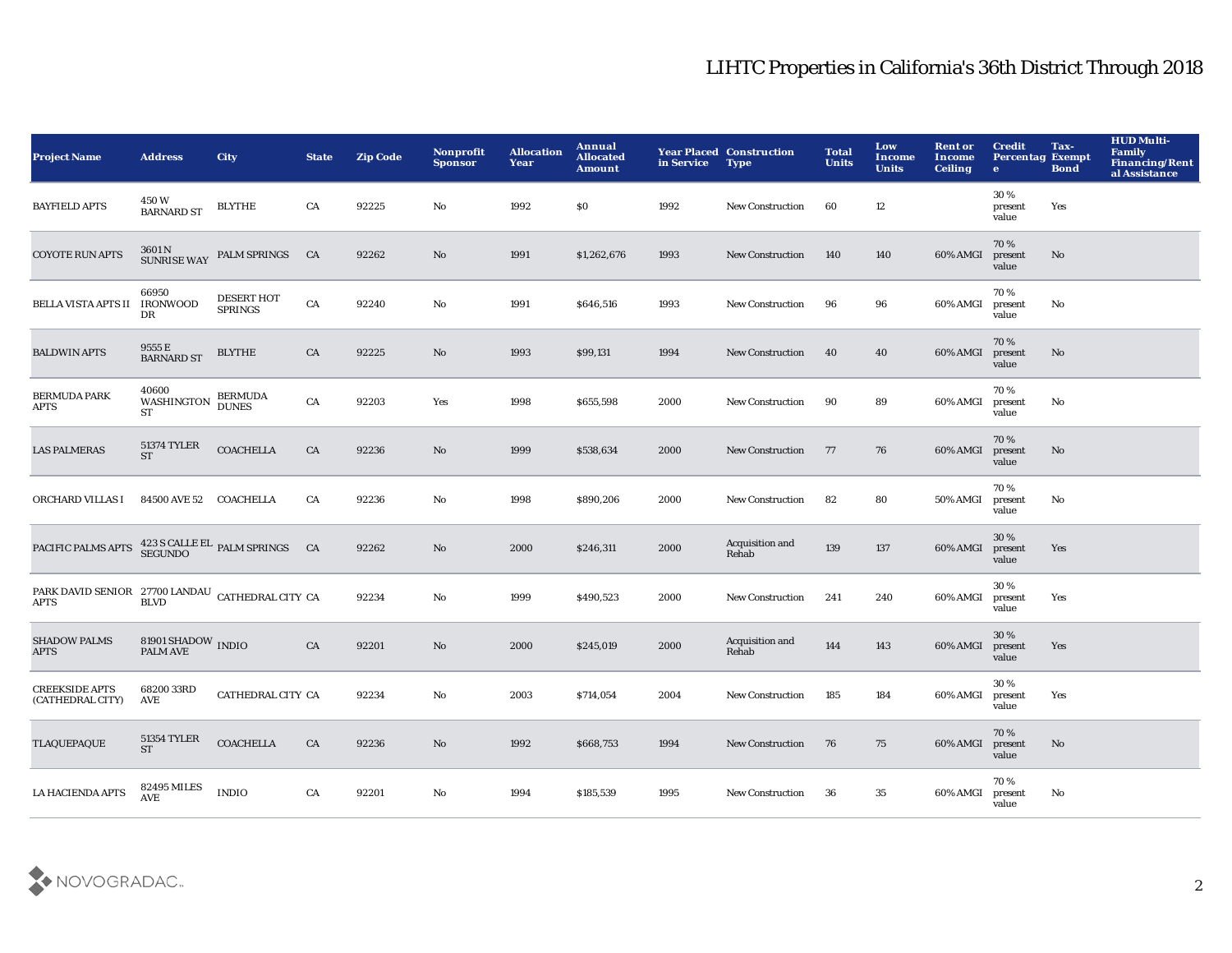| <b>Project Name</b>                   | <b>Address</b>                            | <b>City</b>                                          | <b>State</b> | <b>Zip Code</b> | Nonprofit<br><b>Sponsor</b> | <b>Allocation</b><br>Year | <b>Annual</b><br><b>Allocated</b><br><b>Amount</b> | in Service           | <b>Year Placed Construction</b><br><b>Type</b> | <b>Total</b><br><b>Units</b> | Low<br>Income<br><b>Units</b> | <b>Rent or</b><br>Income<br><b>Ceiling</b> | <b>Credit</b><br><b>Percentag Exempt</b><br>$\bullet$ | Tax-<br><b>Bond</b> | <b>HUD Multi-</b><br><b>Family</b><br>Financing/Rent<br>al Assistance |
|---------------------------------------|-------------------------------------------|------------------------------------------------------|--------------|-----------------|-----------------------------|---------------------------|----------------------------------------------------|----------------------|------------------------------------------------|------------------------------|-------------------------------|--------------------------------------------|-------------------------------------------------------|---------------------|-----------------------------------------------------------------------|
| <b>MECCA APTS II</b>                  | 91800 66TH<br>AVE                         | <b>MECCA</b>                                         | CA           | 92254           | No                          | 1994                      | \$387,873                                          | 1995                 | <b>New Construction</b>                        | 60                           | 59                            | 60% AMGI                                   | 70%<br>present<br>value                               | $\mathbf{No}$       |                                                                       |
| <b>NUEVA VISTA APTS</b>               | 65100 DATE<br>PALM AVE                    | <b>MECCA</b>                                         | CA           | 92254           | $\mathbf{N}\mathbf{o}$      | 1993                      | \$283,582                                          | 1995                 | <b>New Construction</b>                        | 31                           | 31                            | 60% AMGI                                   | 70%<br>present<br>value                               | No                  |                                                                       |
| THOUSAND PALMS<br>PHASE III           | 30525 LAS<br><b>FLORES WAY</b>            | <b>THOUSAND</b><br><b>PALMS</b>                      | CA           | 92276           |                             | 1989                      | $\$0$                                              | Insufficient<br>Data | Not Indicated                                  | $\mathbf{1}$                 | $\mathbf{1}$                  |                                            | Not<br>Indicated                                      |                     |                                                                       |
| THOUSAND PALMS<br>PHASE III (LOT 241) | 30335 CALLE<br><b>JESSICA</b>             | THOUSAND<br><b>PALMS</b>                             | CA           | 92276           |                             | 1989                      | $\$0$                                              | Insufficient<br>Data | Not Indicated                                  | $\mathbf{1}$                 | $\mathbf{1}$                  |                                            | Not<br>Indicated                                      |                     |                                                                       |
| THOUSAND PALMS<br>PHASE III (LOT 60)  | 31350 LAS<br><b>FLORES WAY</b>            | <b>THOUSAND</b><br><b>PALMS</b>                      | ${\rm CA}$   | 92276           |                             | 1989                      | $\$0$                                              | Insufficient<br>Data | Not Indicated                                  | $\mathbf{1}$                 | $\mathbf{1}$                  |                                            | Not<br>Indicated                                      |                     |                                                                       |
| THOUSAND PALMS<br>PHASE III (LOT 98)  | 31185 LAS<br><b>FLORES WAY</b>            | THOUSAND<br><b>PALMS</b>                             | CA           | 92276           |                             | 1989                      | $\$0$                                              | Insufficient<br>Data | Not Indicated                                  | $\mathbf{1}$                 | $\mathbf{1}$                  |                                            | Not<br>Indicated                                      |                     |                                                                       |
| THOUSAND PALMS<br>PHASE II            | <b>30570 CALLE</b><br><b>JESSICA</b>      | <b>THOUSAND</b><br><b>PALMS</b>                      | CA           | 92276           |                             | 1988                      | \$0                                                | Insufficient<br>Data | Not Indicated                                  | 1                            | $\mathbf{1}$                  |                                            | Not<br>Indicated                                      |                     |                                                                       |
| 30-130 LOS FLORES                     | 31130 LAS<br><b>FLORES WAY</b>            | <b>THOUSAND</b><br><b>PALMS</b>                      | CA           | 92276           |                             | 1988                      | $\$0$                                              | Insufficient<br>Data | Not Indicated                                  | $\mathbf{1}$                 | $\mathbf{1}$                  |                                            | Not<br>Indicated                                      |                     |                                                                       |
| 31480 ARBOL REAL                      | 31480 ARBOL<br><b>REAL</b>                | THOUSAND<br><b>PALMS</b>                             | ${\rm CA}$   | 92276           |                             | 1988                      | $\$0$                                              | Insufficient<br>Data | Not Indicated                                  | $\mathbf{1}$                 | $\mathbf{1}$                  |                                            | Not<br>Indicated                                      |                     |                                                                       |
| 73-075 CALLITA BELL                   | 73075 CALLITA THOUSAND<br><b>BELL</b>     | <b>PALMS</b>                                         | CA           | 92276           |                             | 1988                      | \$0                                                | Insufficient<br>Data | Not Indicated                                  | $\mathbf{1}$                 | $\mathbf{1}$                  |                                            | Not<br>Indicated                                      |                     |                                                                       |
| <b>SUNSET PALM</b>                    |                                           | $1433$ N INDIAN<br>PALM SPRINGS $\quad$ CA CANYON DR |              | 92262           |                             | 2011                      | \$0\$                                              | Insufficient<br>Data | Not Indicated                                  | 24                           | $\bf{0}$                      |                                            | Not<br>Indicated                                      |                     |                                                                       |
| <b>CIELO VISTA APTS</b>               | 81820<br><b>SHADOW</b><br><b>PALM AVE</b> | <b>INDIO</b>                                         | CA           | 92201           | No                          | 2001                      | \$255,970                                          | 2001                 | Acquisition and<br>Rehab                       | 112                          | 111                           | 60% AMGI                                   | 30%<br>present<br>value                               | Yes                 |                                                                       |
| <b>EL JARDIN APTS</b>                 | 84711 AVE 51                              | <b>COACHELLA</b>                                     | CA           | 92236           | No                          | 2000                      | \$1,238,177                                        | 2001                 | <b>New Construction</b>                        | 81                           | 80                            | 60% AMGI                                   | 70%<br>present<br>value                               | No                  |                                                                       |

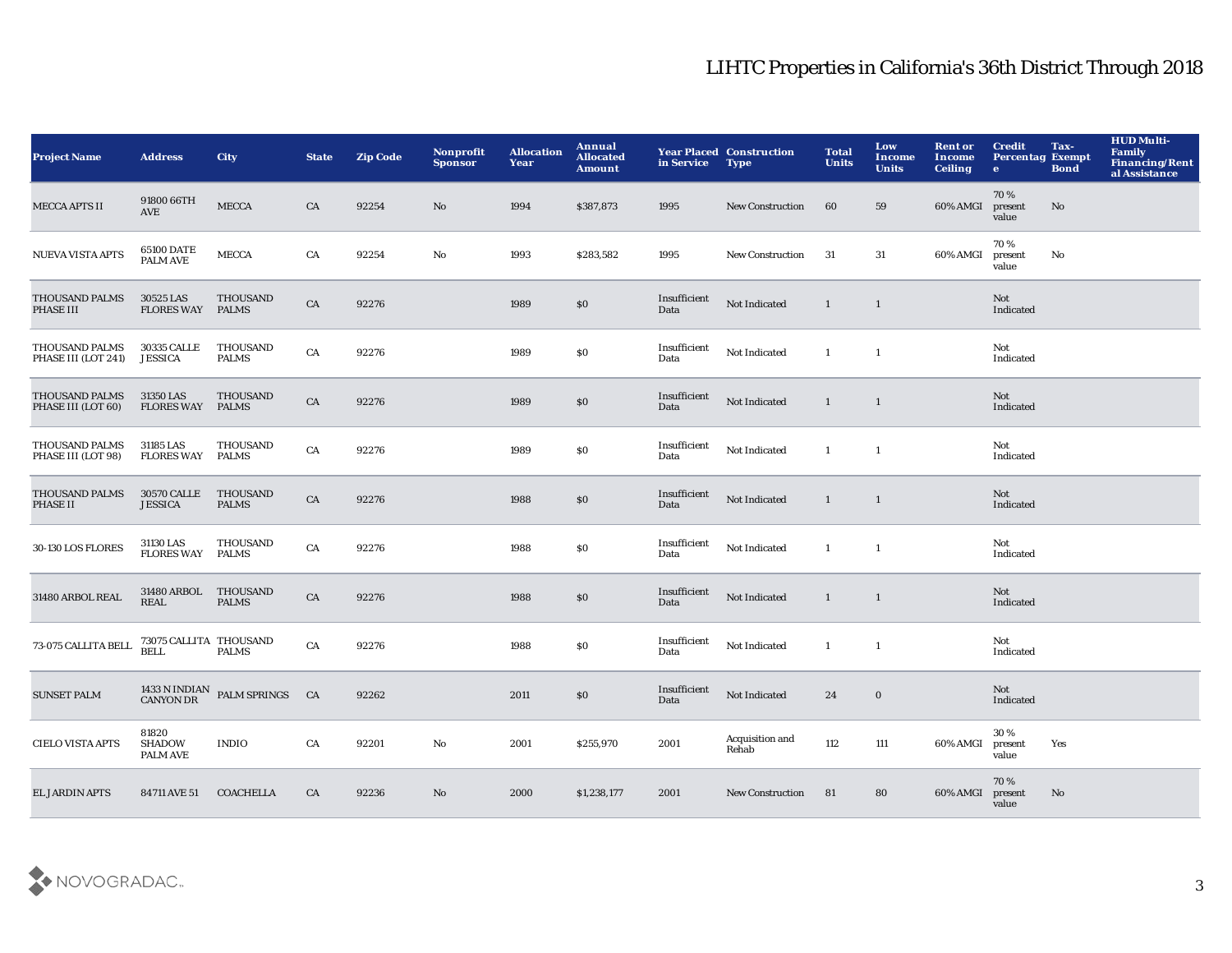| <b>Project Name</b>                     | <b>Address</b>                                         | <b>City</b>              | <b>State</b> | <b>Zip Code</b> | Nonprofit<br><b>Sponsor</b> | <b>Allocation</b><br>Year | Annual<br><b>Allocated</b><br>Amount | in Service | <b>Year Placed Construction</b><br><b>Type</b> | <b>Total</b><br><b>Units</b> | Low<br>Income<br><b>Units</b> | <b>Rent or</b><br><b>Income</b><br><b>Ceiling</b> | <b>Credit</b><br><b>Percentag Exempt</b><br>$\bullet$ | Tax-<br><b>Bond</b> | <b>HUD Multi-</b><br>Family<br><b>Financing/Rent</b><br>al Assistance |
|-----------------------------------------|--------------------------------------------------------|--------------------------|--------------|-----------------|-----------------------------|---------------------------|--------------------------------------|------------|------------------------------------------------|------------------------------|-------------------------------|---------------------------------------------------|-------------------------------------------------------|---------------------|-----------------------------------------------------------------------|
| <b>FUENTE DE PAZ APTS</b>               | 52664<br>HARRISON ST                                   | COACHELLA                | CA           | 92236           | No                          | 2000                      | \$352,009                            | 2001       | <b>New Construction</b>                        | 37                           | 36                            | 60% AMGI                                          | 70%<br>present<br>value                               | No                  |                                                                       |
| <b>HEMET VISTAS APTS</b><br>II          | 225 W<br><b>FRUITVALE</b><br>AVE                       | <b>HEMET</b>             | CA           | 92543           | No                          | 1999                      | \$680,048                            | 2001       | <b>New Construction</b>                        | 71                           | 71                            | 60% AMGI                                          | 70%<br>present<br>value                               | No                  |                                                                       |
| <b>MARTHA'S VILLAGE</b>                 | 83791 DATE<br><b>AVE</b>                               | <b>INDIO</b>             | CA           | 92201           | Yes                         | 1999                      | \$312,285                            | 2001       | <b>New Construction</b>                        | 34                           | 34                            | 60% AMGI                                          | 70%<br>present<br>value                               | No                  |                                                                       |
| <b>SEASONS AT LA</b><br>QUINTA          | 50915<br><b>RAINBOW CT</b>                             | <b>LA QUINTA</b>         | CA           | 92253           | No                          | 1994                      | \$554,542                            | 1996       | <b>New Construction</b>                        | 91                           | 91                            | 60% AMGI                                          | 70%<br>present<br>value                               | No                  |                                                                       |
| PASEO DE LOS<br><b>POETAS</b>           | <b>65143 CALLE</b><br><b>PABLO</b><br><b>NERUDA</b>    | <b>MECCA</b>             | CA           | 92254           | No                          | 1996                      | \$213,443                            | 1997       | <b>New Construction</b>                        | 21                           | 21                            | 60% AMGI                                          | 70%<br>present<br>value                               | No                  |                                                                       |
| VILLA CORTINA APTS                      | 50701<br>WASHINGTON LA QUINTA<br><b>ST</b>             |                          | CA           | 92253           | No                          | 1995                      | \$821,362                            | 1997       | <b>New Construction</b>                        | 116                          | 114                           | 60% AMGI                                          | 70%<br>present<br>value                               | No                  |                                                                       |
| 30270 CALLE JESSICA                     | <b>30270 CALLE</b><br><b>JESSICA</b>                   | THOUSAND<br><b>PALMS</b> | CA           | 92276           | No                          | 1987                      | \$48,960                             | 1987       | <b>New Construction</b>                        | $\mathbf{1}$                 | -1                            | 50% AMGI                                          | 70%<br>present<br>value                               | No                  |                                                                       |
| 73-050 CALLITA<br><b>BONNIE</b>         | 73050 CALLITA THOUSAND<br><b>BONNIE</b>                | <b>PALMS</b>             | CA           | 92276           | No                          | 1988                      | \$6,563                              | 1988       | Acquisition and<br>Rehab                       | $\mathbf{1}$                 | $\mathbf{1}$                  | 60% AMGI                                          | 70%<br>present<br>value                               | No                  |                                                                       |
| NOBLE CREEK APTS 775 XENIA AVE BEAUMONT |                                                        |                          | CA           | 92223           | No                          | 1988                      | \$101,462                            | 1988       | <b>New Construction</b>                        | 54                           | 54                            | 60% AMGI                                          | 70%<br>present<br>value                               | No                  |                                                                       |
| <b>BLYTHE DUPLEX #1</b>                 | $350\,{\rm STEWART}$ BLYTHE ST                         |                          | CA           | 92225           | No                          | 1989                      | \$9,851                              | 1989       | Acquisition and<br>Rehab                       | $\mathbf{2}$                 | $\boldsymbol{2}$              | 60% AMGI                                          | 70%<br>present<br>value                               | No                  |                                                                       |
| <b>BLYTHE DUPLEX #2</b>                 | $340\,{\rm STEWART} \quad {\rm BLYTHE} \quad {\rm ST}$ |                          | CA           | 92225           | No                          | 1989                      | \$9,648                              | 1989       | Acquisition and<br>Rehab                       | $\boldsymbol{2}$             | $\boldsymbol{2}$              | 60% AMGI                                          | 70%<br>present<br>value                               | No                  |                                                                       |
| <b>BLYTHE DUPLEX #3</b>                 | $330$ STEWART BLYTHE ST                                |                          | CA           | 92225           | No                          | 1989                      | \$9,648                              | 1989       | Acquisition and<br>Rehab                       | $\mathbf{2}$                 | $\boldsymbol{2}$              | 60% AMGI                                          | 70%<br>present<br>value                               | No                  |                                                                       |
| <b>BLYTHE DUPLEXES</b>                  | $310\,{\rm STEWART}$<br><b>ST</b>                      | <b>BLYTHE</b>            | CA           | 92225           | No                          | 1989                      | \$19,296                             | 1989       | Acquisition and<br>Rehab                       | $\overline{4}$               | $\overline{\mathbf{4}}$       | 60% AMGI                                          | 70%<br>present<br>value                               | No                  |                                                                       |

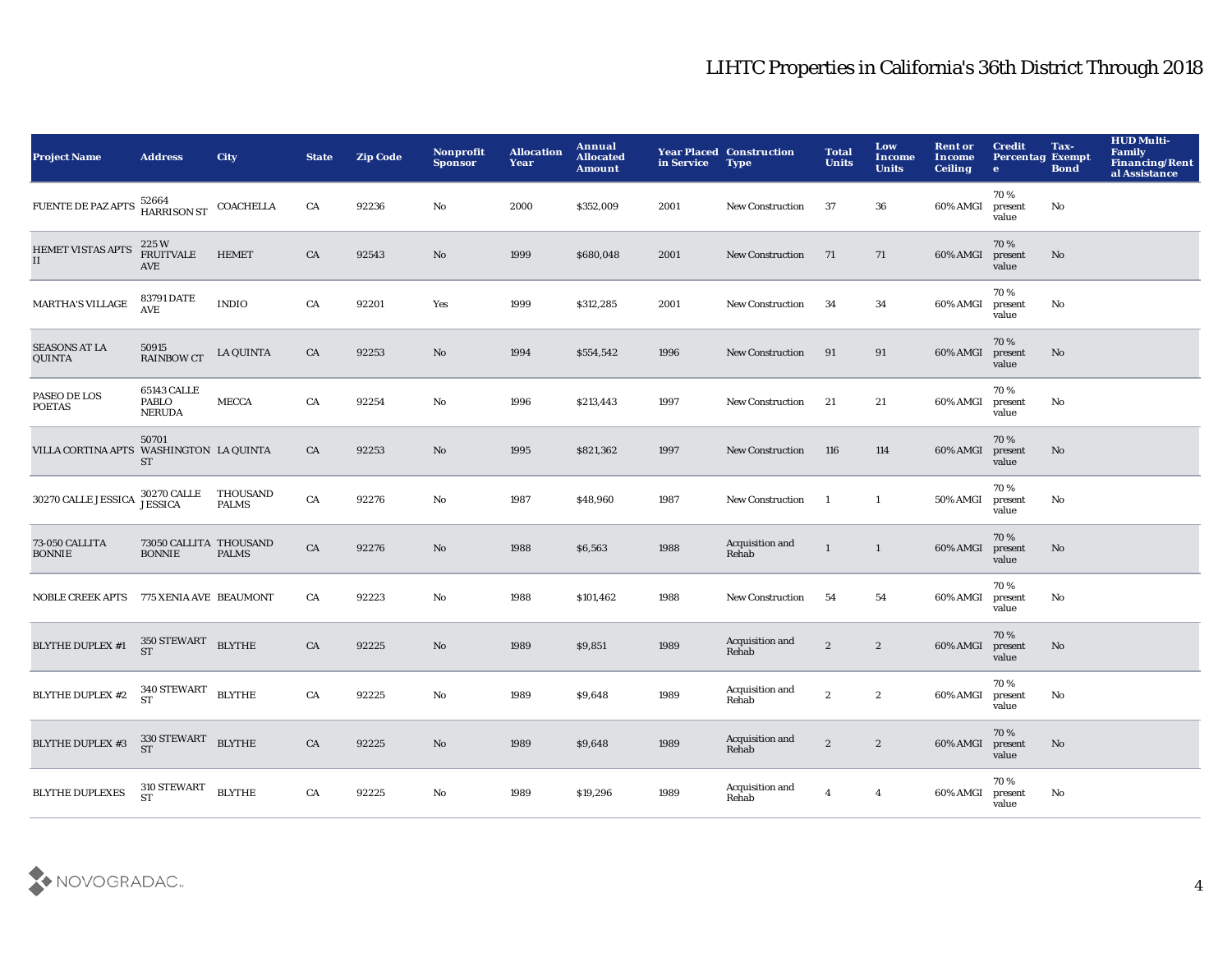| <b>Address</b>                                              | <b>City</b>                         | <b>State</b>                                                                                                                                                                                                                                                                   | <b>Zip Code</b> | <b>Nonprofit</b><br><b>Sponsor</b> | <b>Allocation</b><br>Year | Annual<br><b>Allocated</b><br><b>Amount</b> | in Service | <b>Type</b>              | <b>Total</b><br><b>Units</b>    | Low<br>Income<br><b>Units</b> | <b>Rent or</b><br>Income<br><b>Ceiling</b> | <b>Credit</b><br>$\bullet$ | Tax-<br><b>Bond</b>    | <b>HUD Multi-</b><br>Family<br><b>Financing/Rent</b><br>al Assistance |
|-------------------------------------------------------------|-------------------------------------|--------------------------------------------------------------------------------------------------------------------------------------------------------------------------------------------------------------------------------------------------------------------------------|-----------------|------------------------------------|---------------------------|---------------------------------------------|------------|--------------------------|---------------------------------|-------------------------------|--------------------------------------------|----------------------------|------------------------|-----------------------------------------------------------------------|
| 13355                                                       | <b>DESERT HOT</b>                   | CA                                                                                                                                                                                                                                                                             | 92240           | No                                 | 1989                      | \$589,605                                   | 1989       | Acquisition and<br>Rehab | 120                             | 120                           | 60% AMGI                                   | 70%<br>present<br>value    | No                     |                                                                       |
| 51285                                                       |                                     | ${\rm CA}$                                                                                                                                                                                                                                                                     | 92236           | $\rm No$                           | 2001                      | \$932,225                                   | 2002       | <b>New Construction</b>  | 81                              | 80                            | 60% AMGI                                   | 70%<br>present<br>value    | $\mathbf{N}\mathbf{o}$ |                                                                       |
| 53551                                                       | COACHELLA                           | CA                                                                                                                                                                                                                                                                             | 92236           | No                                 | 2000                      | \$816,554                                   | 2002       | <b>New Construction</b>  | 201                             | 199                           | 60% AMGI                                   | 30%<br>present<br>value    | Yes                    |                                                                       |
| 62600<br><b>LINCOLN AVE</b>                                 | <b>MECCA</b>                        | CA                                                                                                                                                                                                                                                                             | 92254           | No                                 | 2000                      | \$399,805                                   | 2002       | <b>New Construction</b>  | -31                             | 30                            | 60% AMGI                                   | 70%<br>present<br>value    | No                     |                                                                       |
|                                                             |                                     | CA                                                                                                                                                                                                                                                                             | 92236           | $\mathbf{N}\mathbf{o}$             | 2001                      | \$919,083                                   | 2002       | <b>New Construction</b>  | 72                              | 72                            | 60% AMGI                                   | 70%<br>present<br>value    | No                     |                                                                       |
| <b>WAY</b>                                                  |                                     | CA                                                                                                                                                                                                                                                                             | 92264           | No                                 | 2002                      | \$132,120                                   | 2002       | Acquisition and<br>Rehab | 60                              | 59                            | 60% AMGI                                   | 30%<br>present<br>value    | Yes                    |                                                                       |
| 225W<br>HEMET VISTAS APTS<br><b>FRUITVALE</b><br><b>AVE</b> | <b>HEMET</b>                        | CA                                                                                                                                                                                                                                                                             | 92543           | No                                 | 1996                      | \$602,192                                   | 1998       | <b>New Construction</b>  | 72                              | 72                            | 60% AMGI                                   | 70%<br>present<br>value    | No                     |                                                                       |
| 67200<br>LINDA VISTA SENIOR / HACIENDA<br><b>AVE</b>        | <b>DESERT HOT</b><br><b>SPRINGS</b> | CA                                                                                                                                                                                                                                                                             | 92240           | No                                 | 1996                      | \$174,161                                   | 1998       | Acquisition and<br>Rehab | 48                              | 47                            | 60% AMGI                                   | 70%<br>present<br>value    | No                     |                                                                       |
|                                                             |                                     | CA                                                                                                                                                                                                                                                                             | 92225           | No                                 | 1996                      | \$373,124                                   | 1998       | <b>New Construction</b>  | 58                              | 58                            | 60% AMGI                                   | 70%<br>present<br>value    | No                     |                                                                       |
| DESERT PALMS APTS 50600<br>SUNCREST ST                      | COACHELLA                           | CA                                                                                                                                                                                                                                                                             | 92236           |                                    | 2008                      | \$485,744                                   | 2009       | Acquisition and<br>Rehab | 112                             | 111                           | 60% AMGI                                   | 30%<br>present<br>value    | Yes                    |                                                                       |
|                                                             |                                     | CA                                                                                                                                                                                                                                                                             | 92223           | $\mathbf{N}\mathbf{o}$             | 2008                      | \$368,817                                   | 2009       | Acquisition and<br>Rehab | 80                              | 79                            | 60% AMGI                                   | 30%<br>present<br>value    | Yes                    | $\mathbf{N}\mathbf{o}$                                                |
|                                                             |                                     | CA                                                                                                                                                                                                                                                                             | 92223           | $\mathbf{N}\mathbf{o}$             | 2004                      | \$213,363                                   | 2005       | Acquisition and<br>Rehab | 108                             | 107                           | 60% AMGI                                   | 30%<br>present<br>value    | Yes                    |                                                                       |
| PALM SPRINGS VIEW 500 W SAN<br><b>RAFAEL DR</b>             | <b>PALM SPRINGS</b>                 | CA                                                                                                                                                                                                                                                                             | 92262           | No                                 | 1990                      | \$245,066                                   | 1990       | <b>New Construction</b>  | 120                             | 119                           | 50% AMGI                                   | 70%<br>present<br>value    | No                     |                                                                       |
|                                                             |                                     | VERBENA DR SPRINGS<br>FREDERICK ST COACHELLA<br><b>HARRISON ST</b><br>ORCHARD VILLAS II 84500 AVE 52 COACHELLA<br>SEMINOLE GARDENS 2607 S LINDEN PALM SPRINGS<br>551 S THIRD ST BLYTHE<br>MOUNTAIN VIEW APT: 488 E 15TH ST BEAUMONT<br>NOBLE CREEK APTS 755 XENIA AVE BEAUMONT |                 |                                    |                           |                                             |            |                          | <b>Year Placed Construction</b> |                               |                                            |                            |                        | <b>Percentag Exempt</b>                                               |

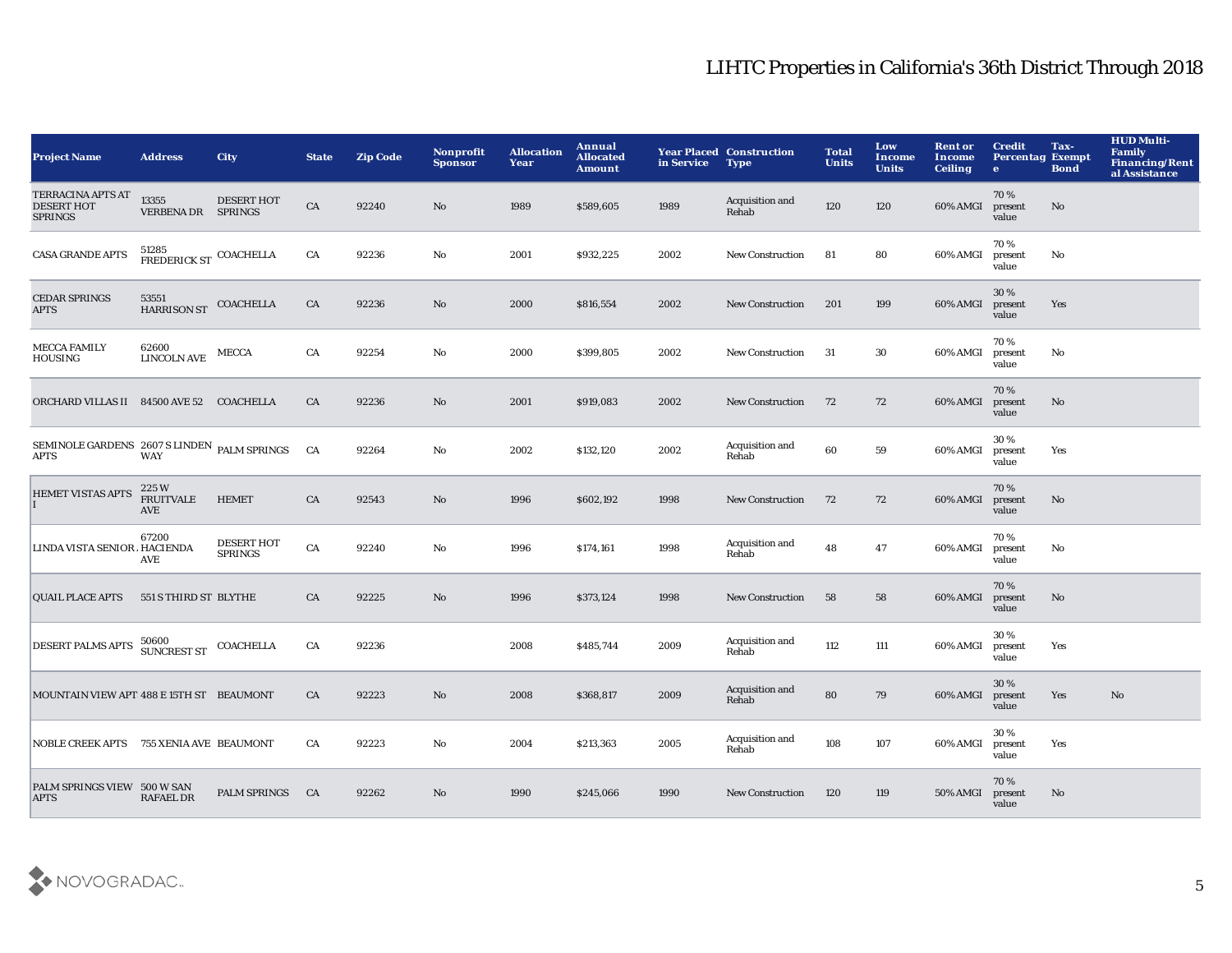| <b>Project Name</b>                                  | <b>Address</b>                                                                                                           | <b>City</b>                           | <b>State</b> | <b>Zip Code</b> | <b>Nonprofit</b><br><b>Sponsor</b> | <b>Allocation</b><br>Year | Annual<br><b>Allocated</b><br><b>Amount</b> | in Service | <b>Year Placed Construction</b><br><b>Type</b> | <b>Total</b><br><b>Units</b> | Low<br>Income<br><b>Units</b> | <b>Rent or</b><br>Income<br><b>Ceiling</b> | <b>Credit</b><br><b>Percentag Exempt</b><br>$\bullet$ | Tax-<br><b>Bond</b> | <b>HUD Multi-</b><br><b>Family</b><br><b>Financing/Rent</b><br>al Assistance |
|------------------------------------------------------|--------------------------------------------------------------------------------------------------------------------------|---------------------------------------|--------------|-----------------|------------------------------------|---------------------------|---------------------------------------------|------------|------------------------------------------------|------------------------------|-------------------------------|--------------------------------------------|-------------------------------------------------------|---------------------|------------------------------------------------------------------------------|
| <b>MOUNTAIN VIEW</b><br><b>APARTMENTS</b>            | 68680 DINAH<br>SHORE DRIVE                                                                                               | CATHEDRAL CITY CA                     |              | 92234           | Yes                                | 2015                      | \$1,293,642                                 | 2017       | Acquisition and<br>Rehab                       | 280                          | 276                           | 60% AMGI                                   | 30%<br>present<br>value                               |                     | Yes                                                                          |
| <b>DESERT OASIS</b><br><b>APARTMENTS</b>             | 46211<br><b>JACKSON</b><br><b>STREET</b>                                                                                 | <b>INDIO</b>                          | CA           | 92201           | $\mathbf{N}\mathbf{o}$             | 2017                      | \$726,595                                   | 2018       | Acquisition and<br>Rehab                       | 90                           | 89                            | 60% AMGI                                   | 30 %<br>present<br>value                              |                     | Yes                                                                          |
| TERRACINA APTS AT 1825 S SANTA<br><b>SAN JACINTO</b> | FE AVE                                                                                                                   | <b>SAN JACINTO</b>                    | CA           | 92583           | Yes                                | 2008                      | \$208,453                                   | 2009       | <b>Both New</b><br>Construction and<br>A/R     | 55                           | 54                            | 60% AMGI                                   | 30%<br>present<br>value                               | Yes                 | No                                                                           |
| RIO COLORADO APTS 400 N PALM<br>& TOWNHOMES          | DR                                                                                                                       | <b>BLYTHE</b>                         | CA           | 92225           | No                                 | 2008                      | \$279,629                                   | 2009       | <b>New Construction</b>                        | 70                           | 69                            | 60% AMGI                                   | 30 %<br>present<br>value                              | Yes                 | No                                                                           |
| <b>WOLFF WATERS</b><br>PLACE APTS                    | 47795 DUNE<br><b>PALMS RD</b>                                                                                            | <b>LA QUINTA</b>                      | CA           | 92253           |                                    | 2007                      | \$2,267,707                                 | 2009       | <b>New Construction</b>                        | 218                          | 216                           | 60% AMGI                                   | 30%<br>present<br>value                               | Yes                 |                                                                              |
| <b>HACIENDA HILLS</b>                                | 67150<br><b>HACIENDA</b><br><b>AVE</b>                                                                                   | <b>DESERT HOT</b><br><b>SPRINGS</b>   | ${\rm CA}$   | 92240           |                                    | 2010                      | \$375,210                                   | 2010       | <b>New Construction</b>                        | 60                           | 59                            | 60% AMGI                                   | 30 %<br>present<br>value                              | Yes                 |                                                                              |
| PASEO DE LOS<br><b>HEROES II</b>                     | 63950<br><b>LINCOLN AVE</b>                                                                                              | MECCA                                 | CA           | 92254           | No                                 | 2008                      | \$1,151,942                                 | 2010       | <b>New Construction</b>                        | 53                           | 52                            | 60% AMGI                                   | 70%<br>present<br>value                               | No                  |                                                                              |
| <b>COYOTE RUN APTS II</b>                            |                                                                                                                          | 3401 N<br>SUNRISE WAY PALM SPRINGS CA |              | 92262           | No.                                | 2003                      | \$414,401                                   | 2006       | <b>New Construction</b>                        | 66                           | 65                            | 60% AMGI                                   | 30%<br>present<br>value                               | Yes                 |                                                                              |
| ARROYO DE PAZ APTS                                   | $66765\,{\rm TWO} \hspace{-5pt} {\rm BESERT\,HOT} \hspace{-5pt} {\rm BUNCH\,PALMS} \hspace{-5pt} {\rm SPRINGS}$<br>TRAIL |                                       | CA           | 92240           | No                                 | 2004                      | \$712,569                                   | 2006       | <b>New Construction</b>                        | 60                           | 59                            | 60% AMGI                                   | 70%<br>present<br>value                               | $\mathbf{No}$       |                                                                              |
| <b>CASA LA PAZ</b>                                   | 84471 AVE 51                                                                                                             | <b>COACHELLA</b>                      | CA           | 92236           | $\mathbf{N}\mathbf{o}$             | 2004                      | \$846,021                                   | 2006       | <b>New Construction</b>                        | 61                           |                               | 60 60% AMGI                                | 70%<br>present<br>value                               | No                  |                                                                              |
| <b>HEMET ESTATES</b>                                 | <b>1101 E MENLO</b><br>$\operatorname{\mathbf{AVE}}$                                                                     | <b>HEMET</b>                          | CA           | 92543           | No                                 | 2005                      | \$193,282                                   | 2006       | Acquisition and<br>Rehab                       | 80                           | 79                            | 60% AMGI                                   | 30%<br>present<br>value                               | Yes                 |                                                                              |
| <b>VISTA SUNRISE APTS</b>                            | 1313 E VISTA<br>CHINO                                                                                                    | <b>PALM SPRINGS</b>                   | CA           | 92262           | No                                 | 2005                      | \$346,748                                   | 2006       | <b>New Construction</b>                        | 85                           | 79                            | 60% AMGI                                   | 30 %<br>present<br>value                              | Yes                 |                                                                              |
| <b>INDIO GARDENS</b>                                 | $82490\,\mathrm{REQUA}$<br><b>AVE</b>                                                                                    | <b>INDIO</b>                          | CA           | 92201           | No                                 | 2006                      | \$504,354                                   | 2006       | Acquisition and<br>Rehab                       | 151                          | 150                           | 60% AMGI                                   | 30%<br>present<br>value                               | Yes                 |                                                                              |

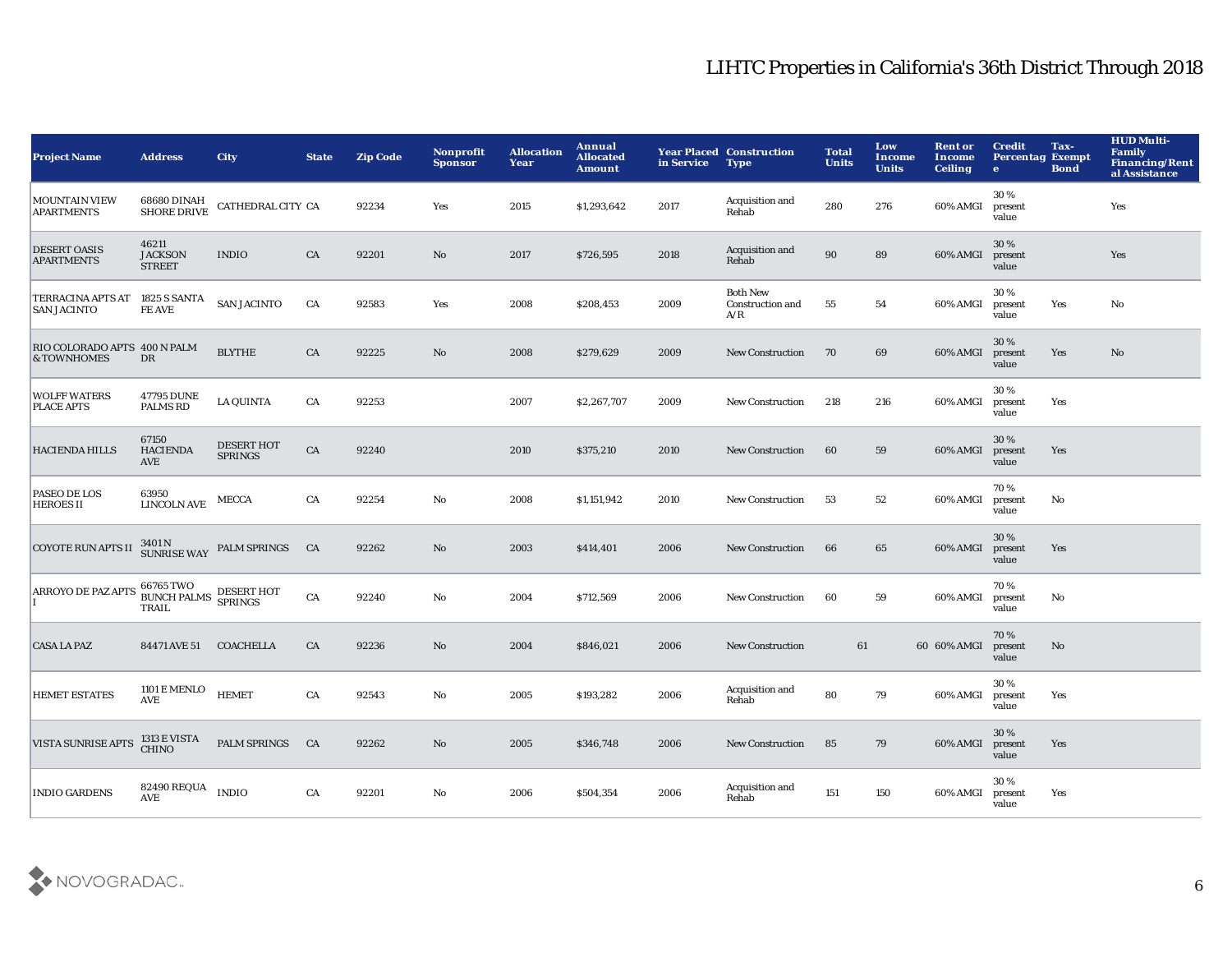| <b>Project Name</b>                                                                                                                                                                                  | <b>Address</b>                           | <b>City</b>                   | <b>State</b> | <b>Zip Code</b> | Nonprofit<br><b>Sponsor</b> | <b>Allocation</b><br>Year | Annual<br><b>Allocated</b><br><b>Amount</b> | in Service | <b>Year Placed Construction</b><br><b>Type</b> | <b>Total</b><br><b>Units</b> | Low<br><b>Income</b><br><b>Units</b> | <b>Rent or</b><br>Income<br><b>Ceiling</b> | <b>Credit</b><br><b>Percentag Exempt</b><br>$\bullet$ | Tax-<br><b>Bond</b> | <b>HUD Multi-</b><br><b>Family</b><br><b>Financing/Rent</b><br>al Assistance |
|------------------------------------------------------------------------------------------------------------------------------------------------------------------------------------------------------|------------------------------------------|-------------------------------|--------------|-----------------|-----------------------------|---------------------------|---------------------------------------------|------------|------------------------------------------------|------------------------------|--------------------------------------|--------------------------------------------|-------------------------------------------------------|---------------------|------------------------------------------------------------------------------|
| <b>SAN JACINTO APTS</b>                                                                                                                                                                              | 633 E MAIN ST SAN JACINTO                |                               | CA           | 92583           |                             | 2009                      | \$135,514                                   | 2010       | Acquisition and<br>Rehab                       | 46                           | 45                                   | 60% AMGI                                   | 30%<br>present<br>value                               | Yes                 |                                                                              |
| <b>CASA MARIA APTS</b>                                                                                                                                                                               | <b>51950 TYLER</b><br>${\cal S}{\cal T}$ | <b>COACHELLA</b>              | CA           | 92236           | $\mathbf {No}$              | 2005                      | \$276,024                                   | 2006       | Acquisition and<br>Rehab                       | 100                          | 98                                   | 60% AMGI                                   | 30%<br>present<br>value                               | Yes                 |                                                                              |
| ARROYO DE PAZ APTS BUNCH PALMS DESERT HOT                                                                                                                                                            | 66765 TWO<br><b>TRAIL</b>                |                               | ${\rm CA}$   | 92240           | $\mathbf {No}$              | 2005                      | \$468,735                                   | 2007       | New Construction                               | 34                           |                                      | 34 60% AMGI                                | 70%<br>present<br>value                               | No                  |                                                                              |
| $\begin{array}{ l } \hline \texttt{CASA DEL SOL & \texttt{CASA}} \begin{array}{l} \texttt{66555 FOURTH} \begin{array}{l} \texttt{DESERT HOT}\\ \texttt{SPRINCS} \end{array} \end{array} \end{array}$ |                                          |                               | ${\rm CA}$   | 92240           | No                          | 2005                      | \$503,263                                   | 2007       | Acquisition and<br>Rehab                       | 156                          | 154                                  | 60% AMGI                                   | 30%<br>present<br>value                               | Yes                 |                                                                              |
| LINCOLN FAMILY APTS 91050                                                                                                                                                                            |                                          | <b>MECCA</b>                  | CA           | 92254           | $\mathbf {No}$              | 2005                      | \$874,836                                   | 2007       | New Construction                               | 57                           | 56                                   | 60% AMGI                                   | 70%<br>present<br>value                               | No                  |                                                                              |
| PALM SPRINGS SENIO 3200 E<br>BARISTO RD                                                                                                                                                              |                                          | PALM SPRINGS                  | CA           | 92262           | $\mathbf {No}$              | 2006                      | \$335,681                                   | 2007       | Acquisition and<br>Rehab                       | 116                          | 115                                  | 60% AMGI                                   | 30%<br>present<br>value                               | Yes                 |                                                                              |
| ROSA GARDENS APTS 555 W ROSA                                                                                                                                                                         |                                          | PALM SPRINGS                  | CA           | 92262           |                             | 2009                      | \$654,566                                   | 2011       | New Construction                               | 57                           | 56                                   | 60% AMGI                                   | 30%<br>present<br>value                               | Yes                 |                                                                              |
| <b>TERRACINA AT</b><br><b>CATHEDRAL CITY</b>                                                                                                                                                         | 69175                                    | CONVERSE RD CATHEDRAL CITY CA |              | 92234           | No                          | 2010                      | \$257,728                                   | 2011       | Acquisition and<br>Rehab                       | 80                           | 79                                   | 60% AMGI                                   | 30%<br>present<br>value                               | Yes                 |                                                                              |
| <b>WESTVIEW TERRACE</b><br><b>APTS</b>                                                                                                                                                               | 287W<br><b>WESTWARD</b><br><b>AVE</b>    | <b>BANNING</b>                | CA           | 92220           |                             | 2010                      | \$447,325                                   | 2011       | Acquisition and<br>Rehab                       | 75                           | 74                                   | 60% AMGI                                   | 30 %<br>present<br>value                              | Yes                 |                                                                              |
| <b>SILSBY GARDENS</b><br>APTS                                                                                                                                                                        | 200 N NINTH<br><b>ST</b>                 | <b>BLYTHE</b>                 | CA           | 92225           | $\mathbf {No}$              | 2011                      | \$227,052                                   | 2011       | Acquisition and<br>Rehab                       | 51                           | 50                                   | 60% AMGI                                   | 30%<br>present<br>value                               | Yes                 | Yes                                                                          |
| <b>VILLAGE MEADOWS</b>                                                                                                                                                                               | 700 ARBOR<br>PKWY                        | <b>HEMET</b>                  | CA           | 92545           | Yes                         | 2010                      | \$356,784                                   | 2011       | Acquisition and<br>Rehab                       | 68                           | 67                                   | 60% AMGI                                   | 30 %<br>present<br>value                              | Yes                 | No                                                                           |
| SQUAW VALLEY APTS 12730 BIRCH                                                                                                                                                                        |                                          | <b>BLYTHE</b>                 | CA           | 92225           | Yes                         | 2010                      | SO.                                         | 2011       | <b>New Construction</b>                        | 73                           | 71                                   |                                            | 60% AMGI TCEP only No                                 |                     |                                                                              |
| RIVER CANYON APTS CORREGIDOR CATHEDRAL CITY CA                                                                                                                                                       | 34300<br>DR                              |                               |              | 92234           | Yes                         | 2009                      | \$1,002,538                                 | 2011       | <b>New Construction</b>                        | 60                           | 59                                   | 60% AMGI                                   | 70%<br>present<br>value                               | No.                 | No                                                                           |

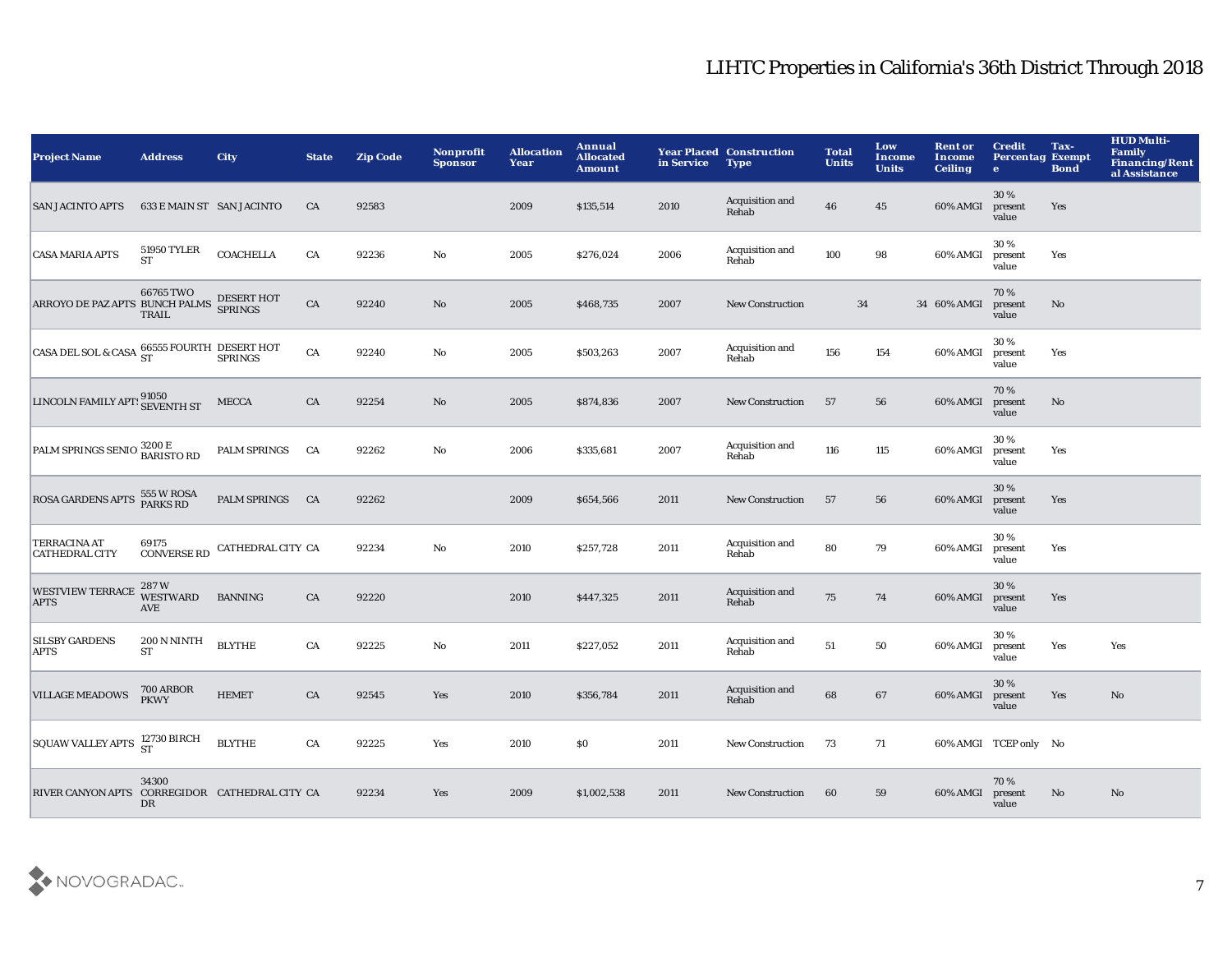| <b>Project Name</b>                                       | <b>Address</b>                             | <b>City</b>                           | <b>State</b> | <b>Zip Code</b> | Nonprofit<br><b>Sponsor</b> | <b>Allocation</b><br>Year | Annual<br><b>Allocated</b><br><b>Amount</b> | in Service | <b>Year Placed Construction</b><br><b>Type</b> | <b>Total</b><br><b>Units</b> | Low<br>Income<br><b>Units</b> | <b>Rent or</b><br>Income<br><b>Ceiling</b> | <b>Credit</b><br><b>Percentag Exempt</b><br>$\bullet$ | Tax-<br><b>Bond</b> | <b>HUD Multi-</b><br>Family<br><b>Financing/Rent</b><br>al Assistance |
|-----------------------------------------------------------|--------------------------------------------|---------------------------------------|--------------|-----------------|-----------------------------|---------------------------|---------------------------------------------|------------|------------------------------------------------|------------------------------|-------------------------------|--------------------------------------------|-------------------------------------------------------|---------------------|-----------------------------------------------------------------------|
| <b>VILLA MIRAGE</b>                                       |                                            | 69530<br>REBECCA WAY RANCHO MIRAGE CA |              | 92270           | Yes                         | 2012                      | \$425,736                                   | 2012       | Acquisition and<br>Rehab                       | 98                           | 97                            | 60% AMGI                                   | 30%<br>present<br>value                               | Yes                 | Yes                                                                   |
| <b>SUNRISE</b><br><b>SUMMERWOOD</b><br><b>SUNSET WEST</b> | $200\,\mathrm{N}$ LOVEKIN BLVD $\,$ BLYTHE |                                       | ${\rm CA}$   | 92225           | Yes                         | 2006                      | \$345,269                                   | 2007       | <b>New Construction</b>                        | 100                          | 98                            | 60% AMGI                                   | 30 %<br>present<br>value                              | Yes                 | Yes                                                                   |
| THUNDERBIRD/SAN J 91770 66TH                              |                                            | <b>MECCA</b>                          | ${\rm CA}$   | 92254           |                             | 2008                      | \$275,621                                   | 2008       | Acquisition and<br>Rehab                       | 102                          |                               | 100 60% AMGI                               | 30%<br>present<br>value                               | Yes                 |                                                                       |
| <b>CLINTON FAMILY APT:</b> 91098<br>SEVENTH ST            |                                            | MECCA                                 | CA           | 92254           | No                          | 2007                      | \$986,712                                   | 2008       | <b>New Construction</b>                        | 59                           | 58                            | 60% AMGI                                   | 70%<br>present<br>value                               | No                  |                                                                       |
| HORIZONS AT INDIO                                         | 45405<br>MONROE ST                         | <b>INDIO</b>                          | CA           | 92201           |                             | 2007                      | \$510,813                                   | 2008       | <b>New Construction</b>                        | 80                           | 79                            | 60% AMGI                                   | 30%<br>present<br>value                               | Yes                 |                                                                       |
| <b>SUNRISE POINTE</b>                                     | $46725 \atop \text{CLINTON ST}$            | <b>INDIO</b>                          | CA           | 92201           | Yes                         | 2011                      | \$724,395                                   | 2012       | Acquisition and<br>Rehab                       | 272                          | 269                           | 60% AMGI                                   | 30%<br>present<br>value                               | Yes                 | $\mathbf{N}\mathbf{o}$                                                |
| <b>BRISAS DE PAZ</b>                                      | 65921 FLORA<br>AVE                         | <b>DESERT HOT</b><br><b>SPRINGS</b>   | CA           | 92240           | Yes                         | 2010                      | \$939,998                                   | 2012       | New Construction                               | 62                           | 61                            | 60% AMGI                                   | 70%<br>present<br>value                               | $\mathbf {No}$      | No                                                                    |
| <b>LEGACY</b>                                             | 72490 EL<br>CENTRO WAY PALMS               | <b>THOUSAND</b>                       | ${\rm CA}$   | 92276           | Yes                         | 2010                      | \$1,719,152                                 | 2012       | <b>New Construction</b>                        | 81                           | 80                            | 60% AMGI                                   | 70%<br>present<br>value                               | $\mathbf {No}$      | Yes                                                                   |
| <b>BROADWAY MANOR</b>                                     | 555 N<br>BROADWAY                          | <b>BLYTHE</b>                         | ${\rm CA}$   | 92225           | Yes                         | 2012                      | \$499,560                                   | 2013       | Acquisition and<br>Rehab                       | 64                           | 63                            | 60% AMGI                                   | 70%<br>present<br>value                               | $\mathbf{No}$       | Yes                                                                   |
| <b>SAN JACINTO VILLAS</b>                                 | 1692 S SANTA<br>FE AVE                     | <b>SAN JACINTO</b>                    | ${\rm CA}$   | 92583           | $\rm No$                    | 2006                      | \$1,518,496                                 | 2008       | <b>New Construction</b>                        | 81                           | 80                            | 60% AMGI                                   | 70%<br>present<br>value                               | $\mathbf{No}$       |                                                                       |
| <b>VISTA DUNES</b><br><b>COURTYARD HOMES DUNES LN</b>     | 44950 VISTA                                | <b>LA QUINTA</b>                      | CA           | 92253           | Yes                         | 2007                      | \$352,404                                   | 2008       | <b>New Construction</b>                        | 80                           | 79                            | 60% AMGI                                   | 70%<br>present<br>value                               | No                  |                                                                       |
| PEPPERTREE APTS                                           | 426 W<br>NICOLET ST                        | <b>BANNING</b>                        | CA           | 92220           | No                          | 2002                      | \$848,763                                   | 2004       | <b>New Construction</b>                        | 81                           | 80                            | 60% AMGI                                   | 70%<br>present<br>value                               | No                  |                                                                       |
| <b>SUMMIT RIDGE APTS</b>                                  | 555 N<br>HATHAWAY ST BANNING               |                                       | CA           | 92220           | No                          | 2002                      | \$969,462                                   | 2004       | New Construction                               | 81                           | 80                            | 60% AMGI                                   | 70%<br>present<br>value                               | No                  |                                                                       |

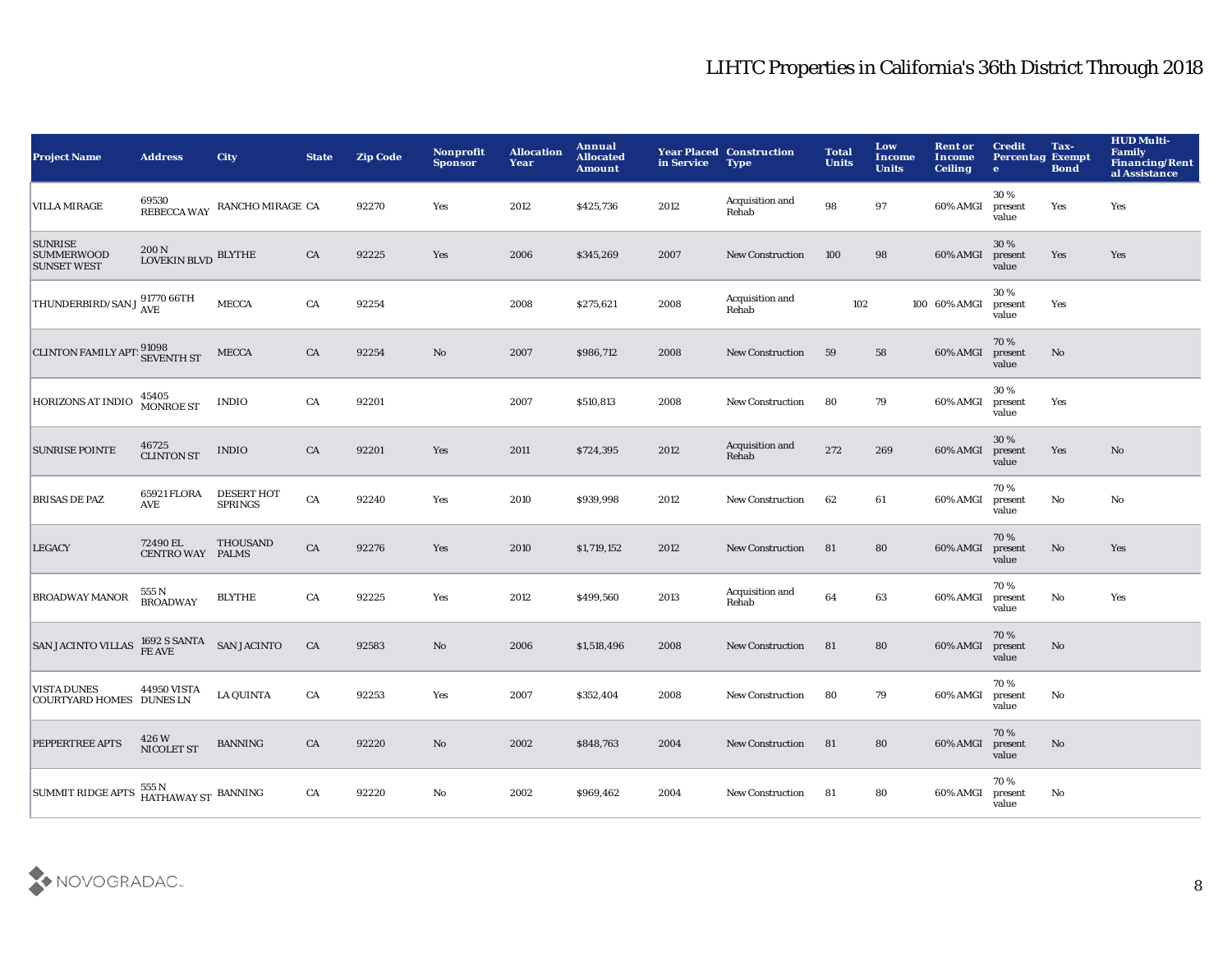| <b>Project Name</b>                                             | <b>Address</b>                         | <b>City</b>                         | <b>State</b> | <b>Zip Code</b> | Nonprofit<br><b>Sponsor</b> | <b>Allocation</b><br>Year | Annual<br><b>Allocated</b><br><b>Amount</b> | in Service | <b>Year Placed Construction</b><br><b>Type</b> | <b>Total</b><br><b>Units</b> | Low<br>Income<br><b>Units</b> | <b>Rent or</b><br>Income<br><b>Ceiling</b> | <b>Credit</b><br><b>Percentag Exempt</b><br>$\bullet$ | Tax-<br><b>Bond</b> | <b>HUD Multi-</b><br>Family<br>Financing/Rent<br>al Assistance |
|-----------------------------------------------------------------|----------------------------------------|-------------------------------------|--------------|-----------------|-----------------------------|---------------------------|---------------------------------------------|------------|------------------------------------------------|------------------------------|-------------------------------|--------------------------------------------|-------------------------------------------------------|---------------------|----------------------------------------------------------------|
| <b>VILLA MONTEREY</b><br><b>APTS</b>                            | 1251 E 14TH<br>AVE                     | <b>BLYTHE</b>                       | CA           | 92225           | No                          | 2002                      | \$848,792                                   | 2004       | <b>New Construction</b>                        | 81                           | 80                            | 60% AMGI                                   | 70%<br>present<br>value                               | No                  |                                                                |
| <b>VILLAS OSCAR</b><br>ROMERO                                   | 65010 DALE<br><b>KILER ST</b>          | <b>MECCA</b>                        | CA           | 92254           | $\mathbf{N}\mathbf{o}$      | 2002                      | \$385,744                                   | 2004       | New Construction                               | 50                           | 49                            | 60% AMGI                                   | 70%<br>present<br>value                               | No                  |                                                                |
| <b>HERITAGE PARK AT</b><br><b>CATHEDRAL CITY</b>                | 69100<br><b>MCCALLUM</b><br><b>WAY</b> | CATHEDRAL CITY CA                   |              | 92234           | $\mathbf{N}\mathbf{o}$      | 2002                      | \$462,123                                   | 2004       | <b>New Construction</b>                        | 153                          | 152                           | 60% AMGI                                   | 30%<br>present<br>value                               | Yes                 |                                                                |
| <b>MECCA APTS III</b>                                           | 91900 66TH<br><b>AVE</b>               | <b>MECCA</b>                        | CA           | 92254           | $\mathbf{No}$               | 2003                      | \$727,767                                   | 2005       | <b>New Construction</b>                        | 58                           | 57                            | 60% AMGI                                   | 70%<br>present<br>value                               | No                  |                                                                |
| <b>VISTA MONTANA</b><br><b>APTS (COACHELLA)</b>                 | 84851 BAGDAD COACHELLA<br>AVE          |                                     | ${\rm CA}$   | 92236           | $\rm No$                    | 2012                      | \$878,153                                   | 2013       | New Construction                               | 56                           | 55                            | <b>50% AMGI</b>                            | 70%<br>present<br>value                               | No                  | No                                                             |
| <b>COACHELLA</b><br>COMMUNITY HOMES 84720 AVE 52<br><b>APTS</b> |                                        | COACHELLA                           | CA           | 92236           | Yes                         | 2012                      | \$959,291                                   | 2013       | Acquisition and<br>Rehab                       | 101                          | 99                            | 60% AMGI                                   | 70%<br>present<br>value                               | No                  | Yes                                                            |
| <b>PALO VERDE APTS</b><br>(INDIO)                               | 44720 PALO<br><b>VERDE ST</b>          | <b>INDIO</b>                        | CA           | 92201           | No                          | 2012                      | \$320,070                                   | 2013       | Acquisition and<br>Rehab                       | 80                           | 73                            | 60% AMGI                                   | 30 %<br>present<br>value                              | Yes                 | Yes                                                            |
| <b>VERBENA CROSSING</b><br><b>APTS</b>                          | 66950<br><b>IRONWOOD</b><br>DR         | <b>DESERT HOT</b><br><b>SPRINGS</b> | ${\rm CA}$   | 92240           | $\mathbf{No}$               | 2012                      | \$571,458                                   | 2013       | Acquisition and<br>Rehab                       | 96                           | 94                            | 60% AMGI                                   | 70%<br>present<br>value                               | No                  | No                                                             |
| <b>CORAL MOUNTAIN</b><br><b>APTS</b>                            | 79625 VISTA<br><b>CORALINALN</b>       | <b>LA QUINTA</b>                    | CA           | 92253           | No                          | 2012                      | \$1,762,502                                 | 2014       | New Construction                               | 176                          | 174                           | 60% AMGI                                   | 30%<br>present<br>value                               | Yes                 | $\mathbf{N}\mathbf{o}$                                         |
| <b>FRED YOUNG</b><br><b>FARMWORKER APTS</b><br><b>PHASE I</b>   | 83801 DR<br>CARREON<br><b>BLVD</b>     | <b>INDIO</b>                        | CA           | 92201           | Yes                         | 2012                      | \$880,673                                   | 2014       | <b>New Construction</b>                        | 85                           | 84                            | 60% AMGI                                   | 30%<br>present<br>value                               | Yes                 | No                                                             |
| <b>DESERT MEADOWS</b><br><b>APTS</b>                            | 44071<br><b>CLINTON ST</b>             | <b>INDIO</b>                        | CA           | 92201           | Yes                         | 2011                      | \$968,626                                   | 2013       | <b>New Construction</b>                        | 80                           | 79                            | 60% AMGI                                   | 30 %<br>present<br>value                              | Yes                 | $\mathbf{N}\mathbf{o}$                                         |
| PUEBLO NUEVO APTS 1492<br>ORCHARD AVE COACHELLA                 |                                        |                                     | CA           | 92236           | Yes                         | 2012                      | \$222,030                                   | 2014       | Acquisition and<br>Rehab                       | 50                           | 49                            | 60% AMGI                                   | 70%<br>present<br>value                               | No                  | No                                                             |
| RANCHERIA DEL SOL 321A S CALLE<br><b>APARTMENTS</b>             | <b>EL SEGUNDO</b>                      | <b>PALM SPRINGS</b>                 | CA           | 92262           | Yes                         | 2014                      | \$386,371                                   | 2014       | Acquisition and<br>Rehab                       | 76                           | 75                            | 60% AMGI                                   | 30 %<br>present<br>value                              | Yes                 | <b>Yes</b>                                                     |